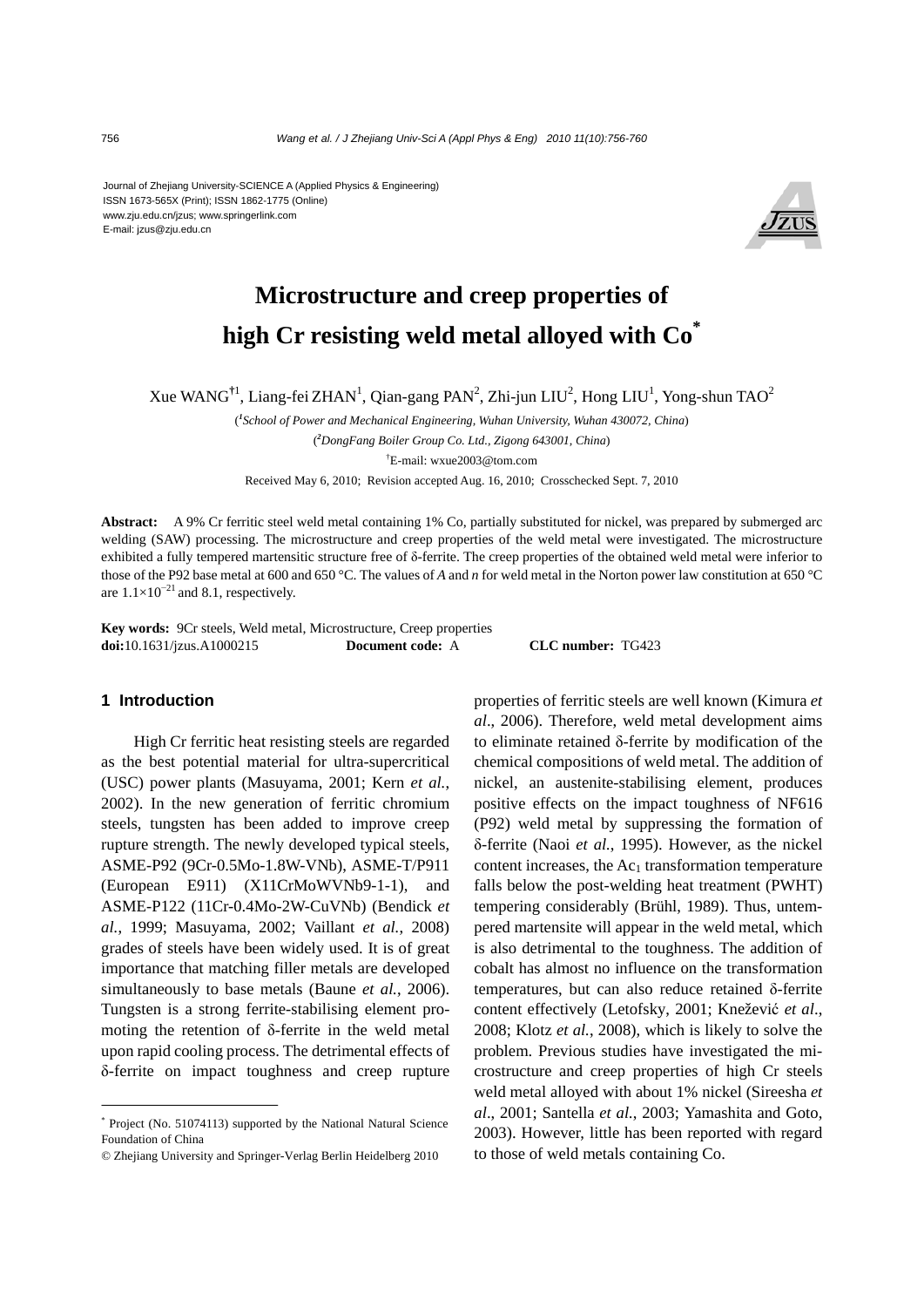In the current work, high Cr ferritic steel weld metal containing about 1% Co, partially substituted for nickel, was produced using the submerged arc welding (SAW) processing. The creep tests were performed at 600 and 650 °C to investigate the creep properties of weld metal, which was compared with those of P92 base metal.

# **2 Experimental**

The pad weld metal was obtained by SAW using US-12CRSD filler metal and PF-200SD flux, both KOBE Steel products (Japan). The pad were made using 2.4 mm diameter wire deposited on a mild steel base 90 mm in thickness, which was built up with a minimum of 12 layers, about 37 mm in thickness. The welding conditions parameters used for preparing reducting the weld metal are given in Table 1. After completion, the pads were given a PWHT at 755 °C for 5 h. Specimens were machined from the upper layers to obtain the undiluted weld deposit.

**Table 1 Welding parameters used for the production of the weld metal**

| Parameter                             | Value       |
|---------------------------------------|-------------|
| Preheating temperature $(^{\circ}C)$  | $200 - 250$ |
| Welding current $(A)$                 | $370 - 390$ |
| Arc voltage $(V)$                     | $30 - 34$   |
| Interpass temperature $({}^{\circ}C)$ | $200 - 300$ |
| Welding speed (mm/s)                  | 6.1         |
| Heat input $(kJ/m)$                   | 600         |

The experiments were also conducted using P92 steel pipes with a dimension of  $\Phi$ 325 mm×71 mm produced by Vallourec & Mannesmann Tubes Industries (France and Germany), to investigate the difference in creep behaviour between the weld metal and the base metal. Heat treatment of P92 pipes is normalizing at  $(1060\pm20)$  °C and tempering at (765 $\pm$ 15) °C. The chemical composition of the obtained weld metal and the P92 base metal are shown in Table 2.

Microstructural examination on the weld metal was carried out using both optical microscopy and transmission electron microscopy (TEM). The etchant Vilella's reagent was used to reveal the microstructure. TEM observations were carried out using thin foil specimens fetched from the weld metal. The creep round-bar specimens, with a gauge of Φ10 mm×100 mm, were exposed at 600  $^{\circ}$ C (150 MPa) and 650 °C (90, 100 and 110 MPa, respectively). Extensometers were attached to the specimen shoulders to measure the extension along the variation of time.

# **3 Results and discussion**

# **3.1 Microstructure**

The optical micrograph structure of the obtained weld metal is illustrated in Fig. 1. Because the pad was built up with multi-layer beads, weld metal exhibited the initial columnar grained microstructures, together with the coarse grained and fine grained microstructures formed by the weld thermal cycle of subsequent weld passes. A fully tempered martensitic structure free of δ-ferrite was observed in each zone of weld metal. The probability of δ-ferrite retention is a function of weld metal composition, depending on the relative amounts of ferrite and austenite stabilizers. The chromium equivalent empirical expressions (Sireesha *et al*., 2001) have been suggested for estimating the tendency of ferrite retention:

$$
Cr_{eq} = %Cr + 6%Si + 4%Mo + 1.5%W + 11%V + 5%Nb + 8%Ti - 40%C - 2%Mn - 4%Ni - 2%Co - 30%N - %Cu.
$$
 (1)

It has been suggested that the ferrite retention will appear in welds if  $Cr_{eq} > 10$ .  $Cr_{eq}$  (=8.8) for the tested weld metal is lower than 10. It can be seen that there is good agreement between the calculation and observation results, which indicates that the addition

Table 2 Chemical composition of the obtained weld metal and the P92 base metal (%, w/w)

| Material            |       | Si   | Mn        | Cr.       | Mo.  | Ni          | W      |      | Nb    | C`O  | N |                     |
|---------------------|-------|------|-----------|-----------|------|-------------|--------|------|-------|------|---|---------------------|
| Filler metal        | 0.081 |      | 0.30 0.78 | 9.50 0.29 |      | $0.52$ 1.52 |        | 0.20 | 0.033 | 0.91 |   | $0.057 \le 0.0005$  |
| Weld metal          | 0.077 | 0.27 | 0.74      | 9.77      | 0.37 | 0.40        | - 1.44 | 0.20 | 0.026 | 0.85 |   | $0.035 \leq 0.0005$ |
| P92 base metal 0.12 |       | 0.21 | 0.43      | 8.84      | 0.50 | $0.16$ 1.67 |        | 0.21 | 0.067 |      |   | $0.042 \leq 0.0005$ |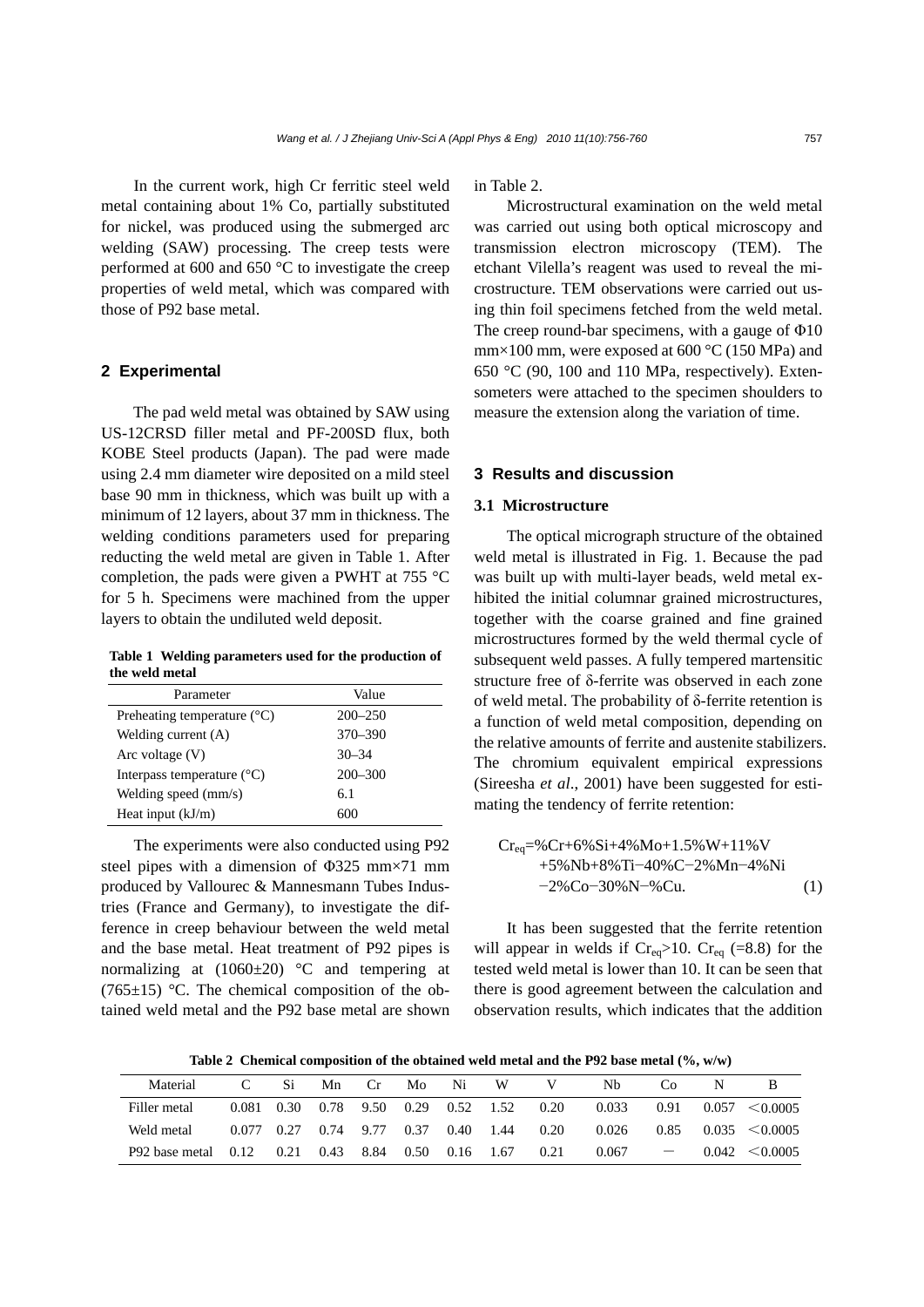of Co as an austenizing element is beneficial to suppression of the formation of δ-ferrite in the matrix of the weld metal. Addition of 1% Ni or 2% Co has been shown to be sufficient in eliminating retained δ-ferrite and improving impact toughness in modified 9Cr-1Mo combination steel with 1% W (Barnes and Abson, 2003). The results indicate that reducing the content of nickel to 0.4% as well as adding 1% Co could also eliminated retained δ-ferrite for 10Cr-0.5Mo-1.5W weld metal.

Fig. 2 shows the TEM micrograph of the weld metal, which exhibits the lath structure of the martensite with a high density of dislocation. The relative large particles, identified as  $M_{23}C_6$  carbides, precipitate mainly along lath interfaces. Much finer particles are observed within the laths, identified as MX precipitates.

### **3.2 Creep curves**

Some examples of creep curves measured in this study are shown in Fig. 3. The creep curves obtained consist of the well defined primary or transient creep range, where the creep rate decreases with increasing time, the long steady rate stage (or rather a minimum creep rate range), where the creep rate is constant, and the short tertiary (or acceleration creep region), where the creep rate increases with time. Being timeconsuming and cost-intensive, some tests were interrupted before the tertiary stage. Hence, creep curves in Fig. 3 at 600 and 650  $\degree$ C consist of only two stages without acceleration creep region.

Comparing the creep curves of the weld metal and P92 base metal, it can be seen that the former exhibits a higher secondary creep rate, which promotes the onset of the acceleration creep region, resulting in a shorter creep rupture time. The evidence mentioned above suggests that the creep properties of the obtained weld metal are inferior to those of the P92 base metal, which is likely due to the lower carbon content designed to minimize susceptibility of hot cracking in the weld metal.

# **3.3 Steady state creep rates**

The variation in strain rate with stress during the steady-state for the weld metal and P92 base metal is illustrated in Fig. 4.



**Fig. 1 Optical micrographs of weld metal. (a) Columnar grained microstructures; (b) Coarse grained microstructures**



**Fig. 2 Transmission electron microscopy thin foil micrographs of weld metal. (a) Lath structure; (b) Precipitates**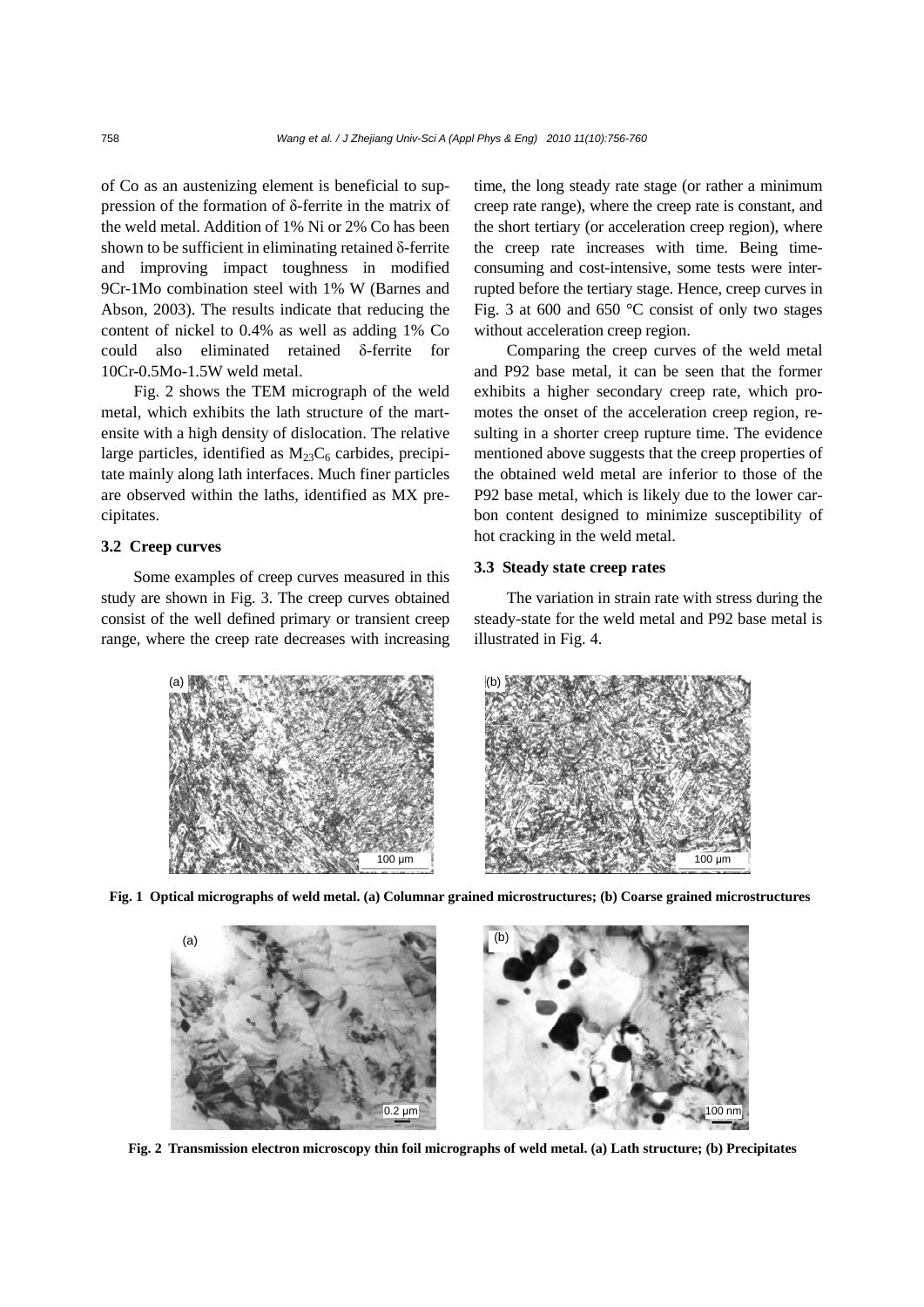

**Fig. 3 Strain-time creep curves for weld metal and the P92 base metal at (a) 600 °C, 150 MPa and (b) 650 °C, 110 MPa**



**Fig. 4 Stress dependence of secondary creep rates for the weld metal and the P92 base metal at 650 °C** 

The secondary creep rate, depending on the applied stress, can be described by power laws, such as the well-known Norton relationship:

$$
\dot{\varepsilon}_{\rm m} = A\sigma^{\rm n} \,, \tag{2}
$$

where  $\dot{\varepsilon}_m$  is the steady creep rate,  $\sigma$  is the applied stress, *A* is a constant and *n* is the stress exponent. The values of *A* and *n* for the weld metal and P92 base metal are obtained from the linearised form of Eq. (2), which is presented in Table 3.

**Table 3 Norton power law parameters for the weld metal and P92 base metal at 650 °C** 

| Material                   | A (MPa <sup>-n</sup> ·h <sup>-1</sup> ) | n   |
|----------------------------|-----------------------------------------|-----|
| Weld metal                 | $1.1\times10^{-21}$                     | 8.1 |
| P <sub>92</sub> base metal | $4.0\times10^{-23}$                     | 8.7 |

The stress exponent *n* is considered the main parameter to identify the creep deformation mechanism, which is typically between 3 and 5 in the power law regime for pure metals and monophase materials (Knežević *et al*., 2008). In this case, the weld metal exhibits value of the stress exponent *n*>8, which is close to that for P92 base metal. The high values of the stress exponent for the weld metal and P92 base metal are caused by the strengthening effect of  $M_{23}C_6$ and MX precipitates in the steel (Foldyna *et al.*, 2001; Maruyama *et al*., 2001).

# **4 Conclusions**

The present research investigated the microstructures and creep properties of 9% Cr ferritic steel weld metal containing 1% Co, partially substituted for nickel, produced by the SAW processing. The microstructure exhibited a fully tempered martensitic structure free of  $\delta$ -ferrite, with M<sub>23</sub>C<sub>6</sub> carbides on sub-boundaries and fine MX precipitates within subgrains. The creep properties of the obtained weld metal are inferior to those of P92 base metal at 600 and 650 °C. The values of *A* and *n* for weld metal in the Norton power law constitution at 650 °C are  $1.1\times10^{-21}$  and 8.1, respectively.

#### **References**

- Barnes, A., Abson, D., 2003. The Effect of Composition on Microstructural Development and Toughness of Weld Metals for Advanced High Temperature 9–13%Cr Steels. 2nd International Conference Intergrity of High Temperature Welds, IOM Communications Ltd., London.
- Baune, E., Cerjak, H., Caminada, S., Jochun, C., Mayr, P., Pasternak, J., 2006. Weldability and Properties of New Creep Resistant Materials for Use in Ultra Supercritical Coal Fired Power Plants. 8th International Conference Materials for Advanced Power Engineering, Forschungszentrum Jülich GmbH, Liege, Germany.